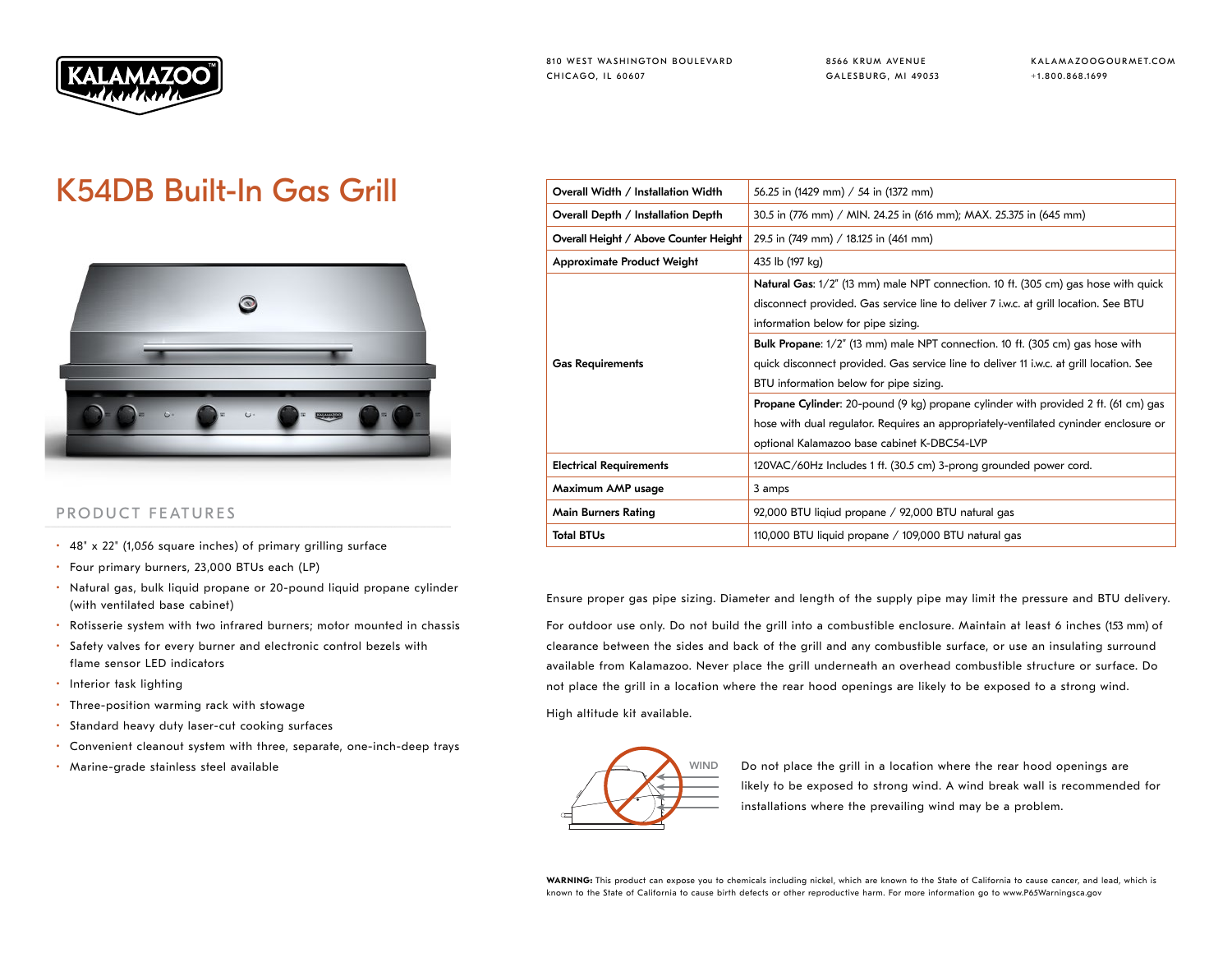

8566 KRUM AVENUE GALESBURG, MI 49053

 $\circ$ 

J.

KALAMAZOOGOURMET.COM +1.800.868.1699